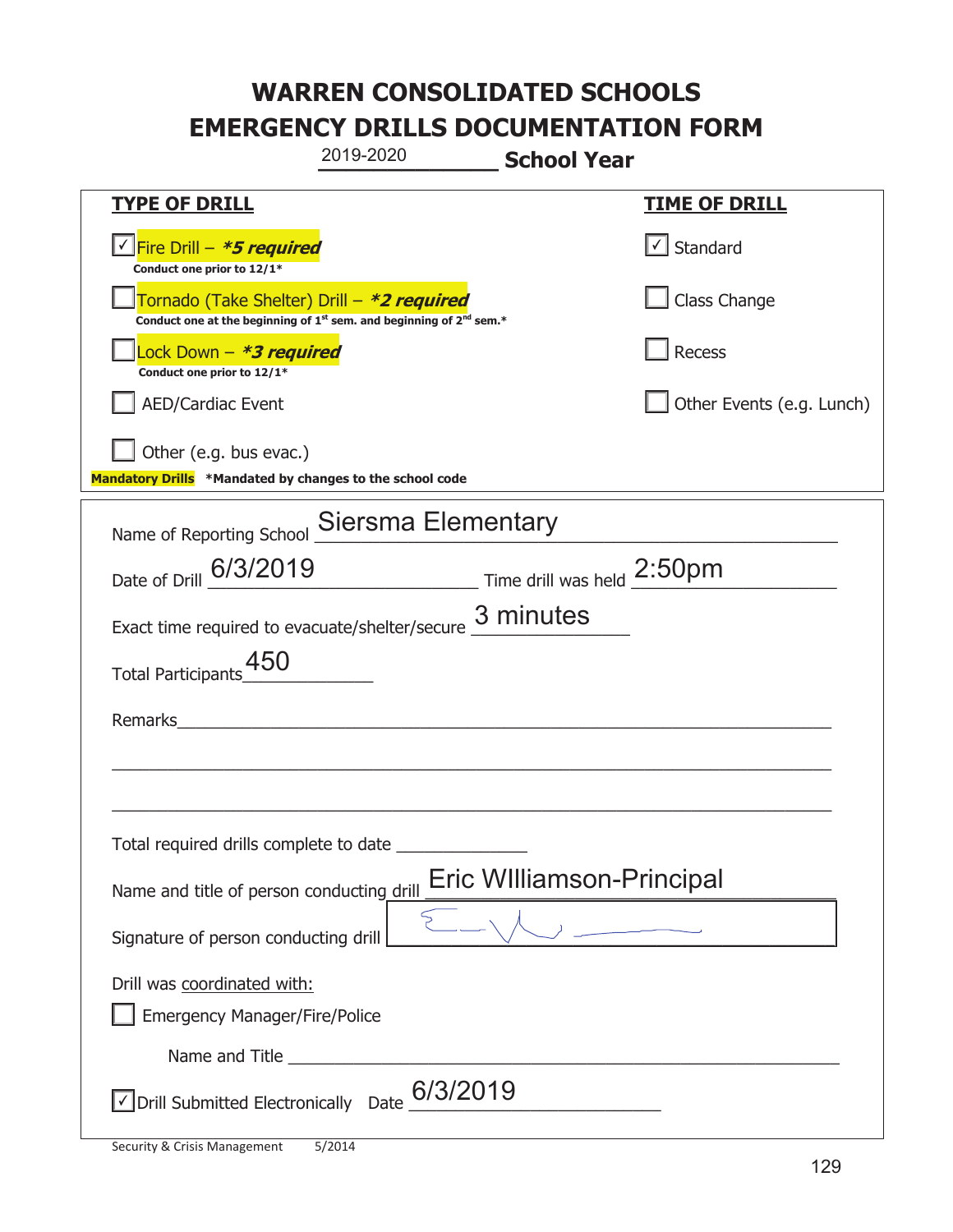|                                                                                    | 2018-2019                                                                                   | <b>School Year</b>                                                        |                           |
|------------------------------------------------------------------------------------|---------------------------------------------------------------------------------------------|---------------------------------------------------------------------------|---------------------------|
| <u>TYPE OF DRILL</u>                                                               |                                                                                             |                                                                           | <b>TIME OF DRILL</b>      |
| Fire Drill - *5 required<br>Conduct one prior to 12/1*                             |                                                                                             |                                                                           | √ Standard                |
| Tornado (Take Shelter) Drill – *2 required                                         | Conduct one at the beginning of 1 <sup>st</sup> sem. and beginning of 2 <sup>nd</sup> sem.* |                                                                           | Class Change              |
| Lock Down $-$ <b>*3 required</b><br>Conduct one prior to 12/1*                     |                                                                                             |                                                                           | Recess                    |
| <b>AED/Cardiac Event</b>                                                           |                                                                                             |                                                                           | Other Events (e.g. Lunch) |
| Other (e.g. bus evac.)<br>Mandatory Drills *Mandated by changes to the school code |                                                                                             |                                                                           |                           |
| Name of Reporting School                                                           | <b>Siersma Elementary</b>                                                                   |                                                                           |                           |
| Date of Drill 3-27-19                                                              |                                                                                             | $\frac{1:30 \text{pm}}{2}$ Time drill was held $\frac{1:30 \text{pm}}{2}$ |                           |
| Exact time required to evacuate/shelter/secure $\frac{3 \text{ min}}{2}$           |                                                                                             |                                                                           |                           |
| <b>Total Participants</b>                                                          |                                                                                             |                                                                           |                           |
| Remarks                                                                            |                                                                                             |                                                                           |                           |
|                                                                                    |                                                                                             |                                                                           |                           |
|                                                                                    |                                                                                             |                                                                           |                           |
| Total required drills complete to date <u>?</u>                                    |                                                                                             |                                                                           |                           |
| Name and title of person conducting drill                                          |                                                                                             | <b>Eric Williamson-Principal</b>                                          |                           |
| Signature of person conducting drill                                               |                                                                                             |                                                                           |                           |
| Drill was coordinated with:                                                        |                                                                                             |                                                                           |                           |
| <b>Emergency Manager/Fire/Police</b>                                               |                                                                                             |                                                                           |                           |
|                                                                                    |                                                                                             |                                                                           |                           |
| $\vee$ Drill Submitted Electronically Date $\frac{3-27-19}{2}$                     |                                                                                             |                                                                           |                           |

I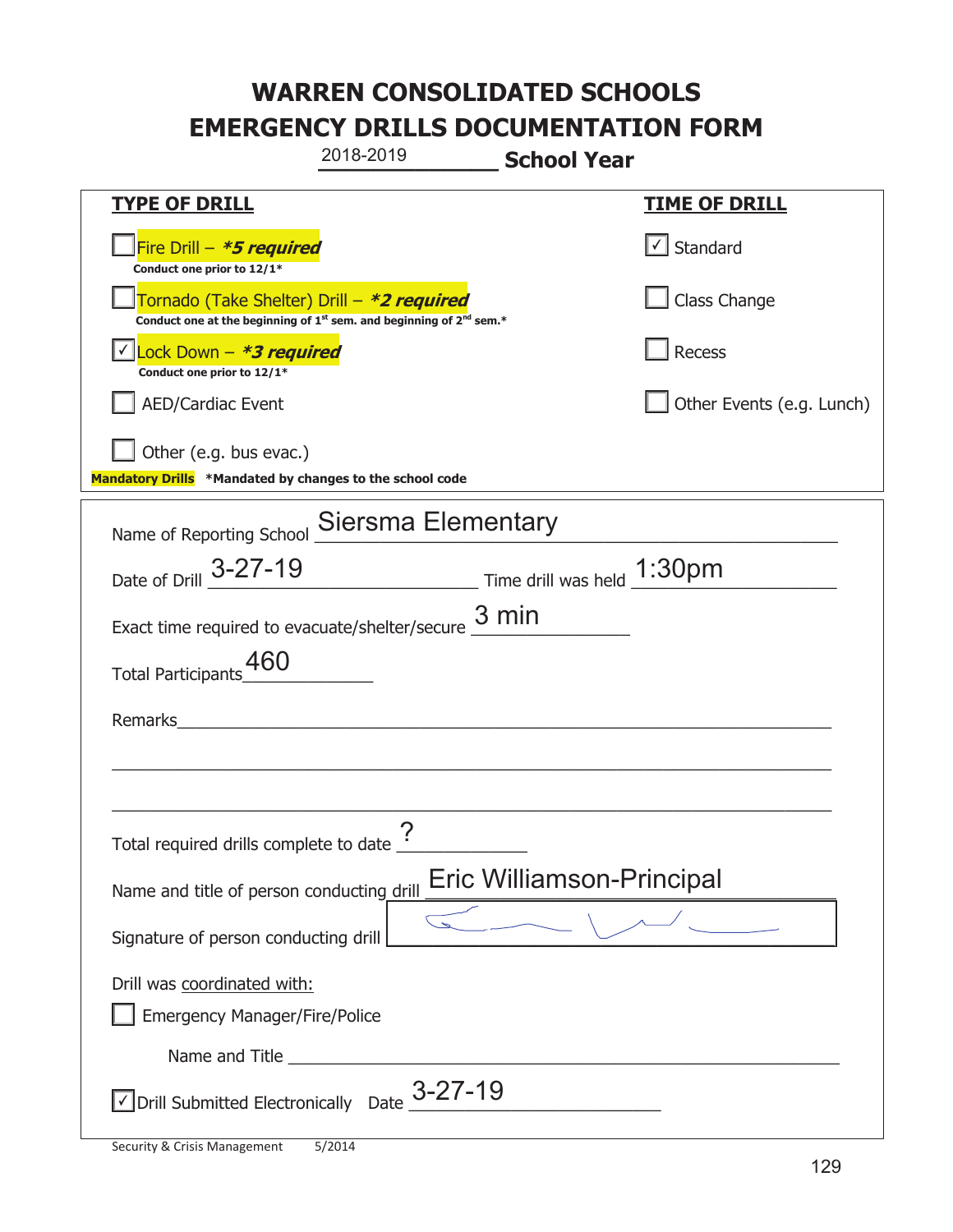|                                                                                               | 2018-2019                                                                  | <b>School Year</b>        |
|-----------------------------------------------------------------------------------------------|----------------------------------------------------------------------------|---------------------------|
| <u>TYPE OF DRILL</u>                                                                          |                                                                            | <u>TIME OF DRILL</u>      |
| Fire Drill - <i>*<b>5 required</b></i><br>Conduct one prior to 12/1*                          |                                                                            | $\cup$ Standard           |
| Tornado (Take Shelter) Drill – *2 required                                                    | Conduct one at the beginning of $1st$ sem. and beginning of $2nd$ sem.*    | Class Change              |
| Lock Down – <b>*<i>3 required</i></b><br>Conduct one prior to 12/1*                           |                                                                            | Recess                    |
| <b>AED/Cardiac Event</b>                                                                      |                                                                            | Other Events (e.g. Lunch) |
| Other (e.g. bus evac.)<br>Mandatory Drills *Mandated by changes to the school code            |                                                                            |                           |
|                                                                                               | Name of Reporting School Siersma Elementary                                |                           |
| Date of Drill 2-5-2019                                                                        | Time drill was held 3pm                                                    |                           |
|                                                                                               | Exact time required to evacuate/shelter/secure $\underline{4}\,\text{min}$ |                           |
| <b>Total Participants</b>                                                                     |                                                                            |                           |
| Remarks                                                                                       |                                                                            |                           |
|                                                                                               |                                                                            |                           |
|                                                                                               |                                                                            |                           |
| Total required drills complete to date                                                        |                                                                            |                           |
| Name and title of person conducting drill                                                     |                                                                            | Eric Williamson-Principal |
| Signature of person conducting drill                                                          |                                                                            | C.                        |
| Drill was coordinated with:                                                                   |                                                                            |                           |
| <b>Emergency Manager/Fire/Police</b>                                                          |                                                                            |                           |
|                                                                                               |                                                                            |                           |
| $\overline{\phantom{a}}$ Drill Submitted Electronically Date $\underline{\phantom{a}}$ 2-8-19 |                                                                            |                           |

T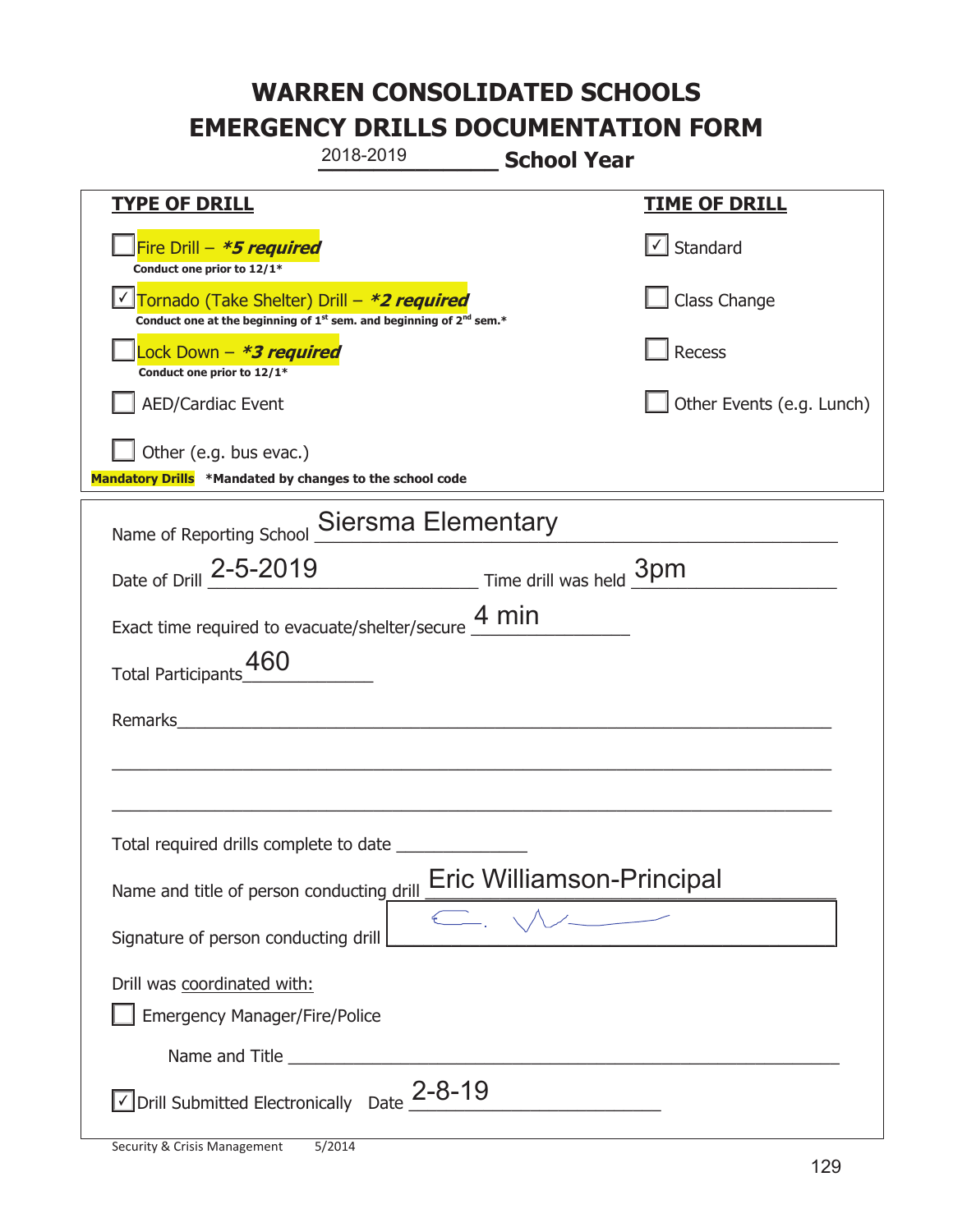|                                                                                    | 2018-2019                                                               | <b>School Year</b>        |                           |
|------------------------------------------------------------------------------------|-------------------------------------------------------------------------|---------------------------|---------------------------|
| <u>TYPE OF DRILL</u>                                                               |                                                                         |                           | <b>TIME OF DRILL</b>      |
| Fire Drill - *5 required<br>Conduct one prior to 12/1*                             |                                                                         |                           | √ Standard                |
| Tornado (Take Shelter) Drill – *2 required                                         | Conduct one at the beginning of $1st$ sem. and beginning of $2nd$ sem.* |                           | Class Change              |
| Lock Down - *3 required<br>Conduct one prior to 12/1*                              |                                                                         |                           | Recess                    |
| AED/Cardiac Event                                                                  |                                                                         |                           | Other Events (e.g. Lunch) |
| Other (e.g. bus evac.)<br>Mandatory Drills *Mandated by changes to the school code |                                                                         |                           |                           |
| Name of Reporting School                                                           | <b>Siersma Elementary</b>                                               |                           |                           |
| Date of Drill 10-15-2018 Time drill was held 3pm                                   |                                                                         |                           |                           |
| Exact time required to evacuate/shelter/secure 4 minutes                           |                                                                         |                           |                           |
| 460<br><b>Total Participants</b>                                                   |                                                                         |                           |                           |
| Remarks                                                                            |                                                                         |                           |                           |
|                                                                                    |                                                                         |                           |                           |
|                                                                                    |                                                                         |                           |                           |
| Total required drills complete to date                                             |                                                                         |                           |                           |
| Name and title of person conducting drill                                          |                                                                         | Eric Williamson-Principal |                           |
| Signature of person conducting drill                                               |                                                                         |                           |                           |
| Drill was coordinated with:<br><b>Emergency Manager/Fire/Police</b>                |                                                                         |                           |                           |
|                                                                                    |                                                                         |                           |                           |
| √ Drill Submitted Electronically Date                                              | 10-15-2018                                                              |                           |                           |

t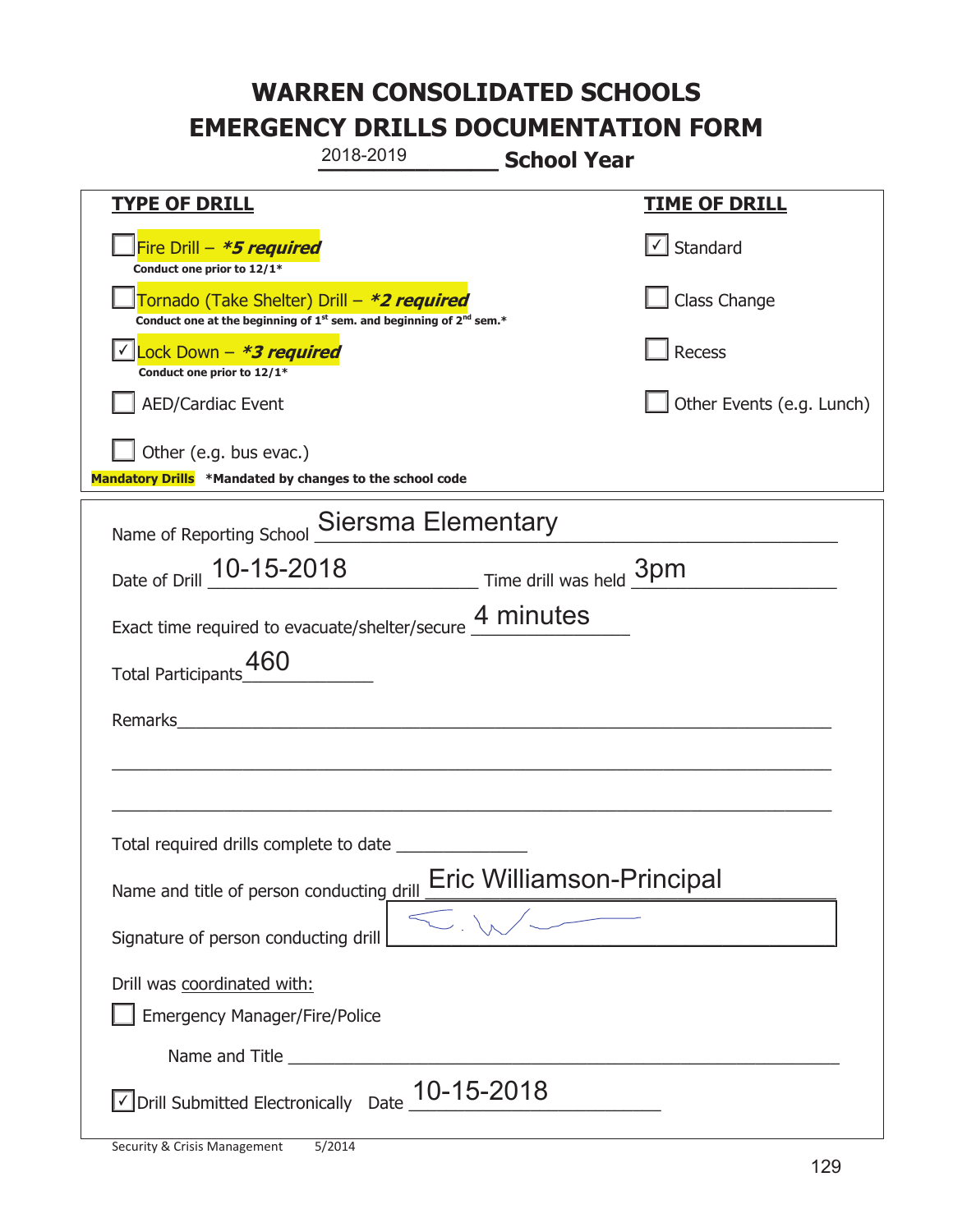|                                                                                    | 2018-2019                                                                                   | <b>School Year</b>          |                             |
|------------------------------------------------------------------------------------|---------------------------------------------------------------------------------------------|-----------------------------|-----------------------------|
| <u>TYPE OF DRILL</u>                                                               |                                                                                             |                             | <u>TIME OF DRILL</u>        |
| V Fire Drill - *5 required<br>Conduct one prior to 12/1*                           |                                                                                             |                             | Standard                    |
| Tornado (Take Shelter) Drill – *2 required                                         | Conduct one at the beginning of 1 <sup>st</sup> sem. and beginning of 2 <sup>nd</sup> sem.* |                             | Class Change                |
| Lock Down - *3 required<br>Conduct one prior to 12/1*                              |                                                                                             |                             | Recess                      |
| AED/Cardiac Event                                                                  |                                                                                             |                             | Other Events (e.g. Lunch)   |
| Other (e.g. bus evac.)<br>Mandatory Drills *Mandated by changes to the school code |                                                                                             |                             |                             |
| Name of Reporting School Siersma Elementary                                        |                                                                                             |                             |                             |
| Date of Drill 9-19-2018 Time drill was held 10:30am                                |                                                                                             |                             |                             |
| Exact time required to evacuate/shelter/secure $\frac{3 \text{ minutes}}{4}$       |                                                                                             |                             |                             |
| 460<br><b>Total Participants</b>                                                   |                                                                                             |                             |                             |
| Remarks                                                                            |                                                                                             |                             |                             |
|                                                                                    |                                                                                             |                             |                             |
|                                                                                    |                                                                                             |                             |                             |
| Total required drills complete to date                                             |                                                                                             |                             |                             |
| Name and title of person conducting drill                                          |                                                                                             | Eric WIlliamson - Principal |                             |
| Signature of person conducting drill                                               |                                                                                             |                             | $\overbrace{\hspace{27mm}}$ |
| Drill was coordinated with:<br><b>Emergency Manager/Fire/Police</b>                |                                                                                             |                             |                             |
|                                                                                    |                                                                                             |                             |                             |
| √ Drill Submitted Electronically Date                                              | 10-15-2018                                                                                  |                             |                             |

T